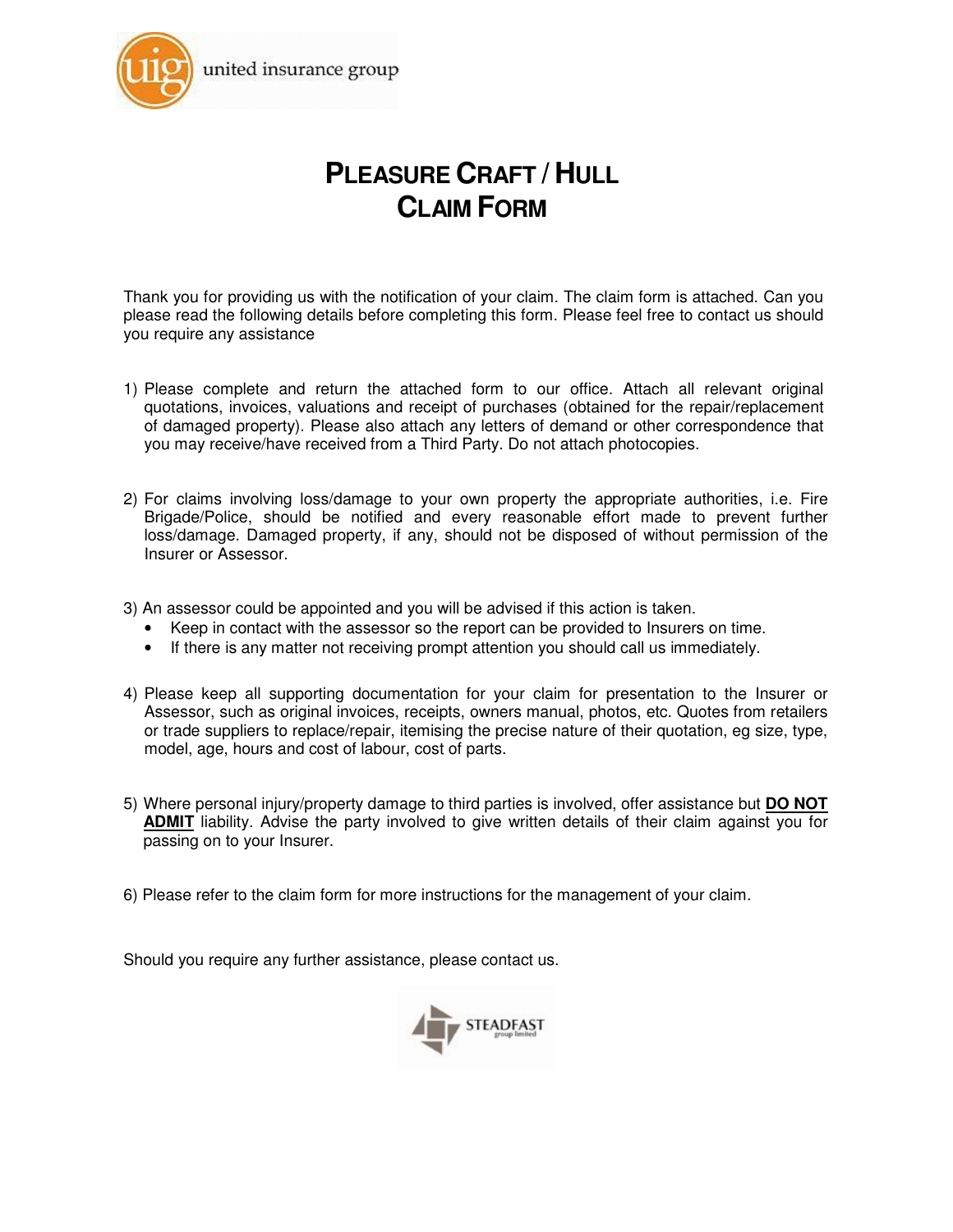

**PLEASURE CRAFT /HULL CLAIM FORM**

#### **The Issue of this Form is not an Admission of Liability by Insurer**

**Policy # : Claim # :**  Please complete and return this claim form as soon as possible, so that your claim will receive prompt consideration by the Insurers. **THE INSURED** Surname **Community Community Community Community** Other Names **Mr,Mrs,Miss,Ms** Address Post Code Occupation experience and the contract of the contract of the contract of the contract of the contract of the contract of the contract of the contract of the contract of the contract of the contract of the contract of the Phone Private **Business Business Business Business Business Business Business Business** Fax No. 2008 Mobile Mobile Mobile 2008 Mobile 2008 Mobile 2008 Mobile 2008 Mobile 2008 Mobile 2008 Mobile 2008 Email Contact Name **Are you registered for GST?**  $\overline{No}$   $\overline{O}$  Yes  $\Box$  > What is your ABN? : : : : : : : : : : Have you claimed an input tax credit on the GST amount applicable to this policy? No  $\Box$  Yes  $\Box$ > Is the amount claimed less than 100% No  $\Box$  Yes  $\Box$ > Specify amount Of the GST applicable to the premium? claimed: claimed:  $\frac{\%}{\%}$ Are you entitled to claim an input tax credit for the repairs or replacement of the vehicle? No  $\Box$  Yes  $\Box$ > Is the amount claimable  $\Box$  Yes  $\Box$ > Specify amount less than 100%  $claimed:$   $\%$ **THE VESSEL / CRAFT** Policy Due Date / / Description of the Insured Vessel: Hull Reg. No. Motor Serial No. Trailer Reg. No.

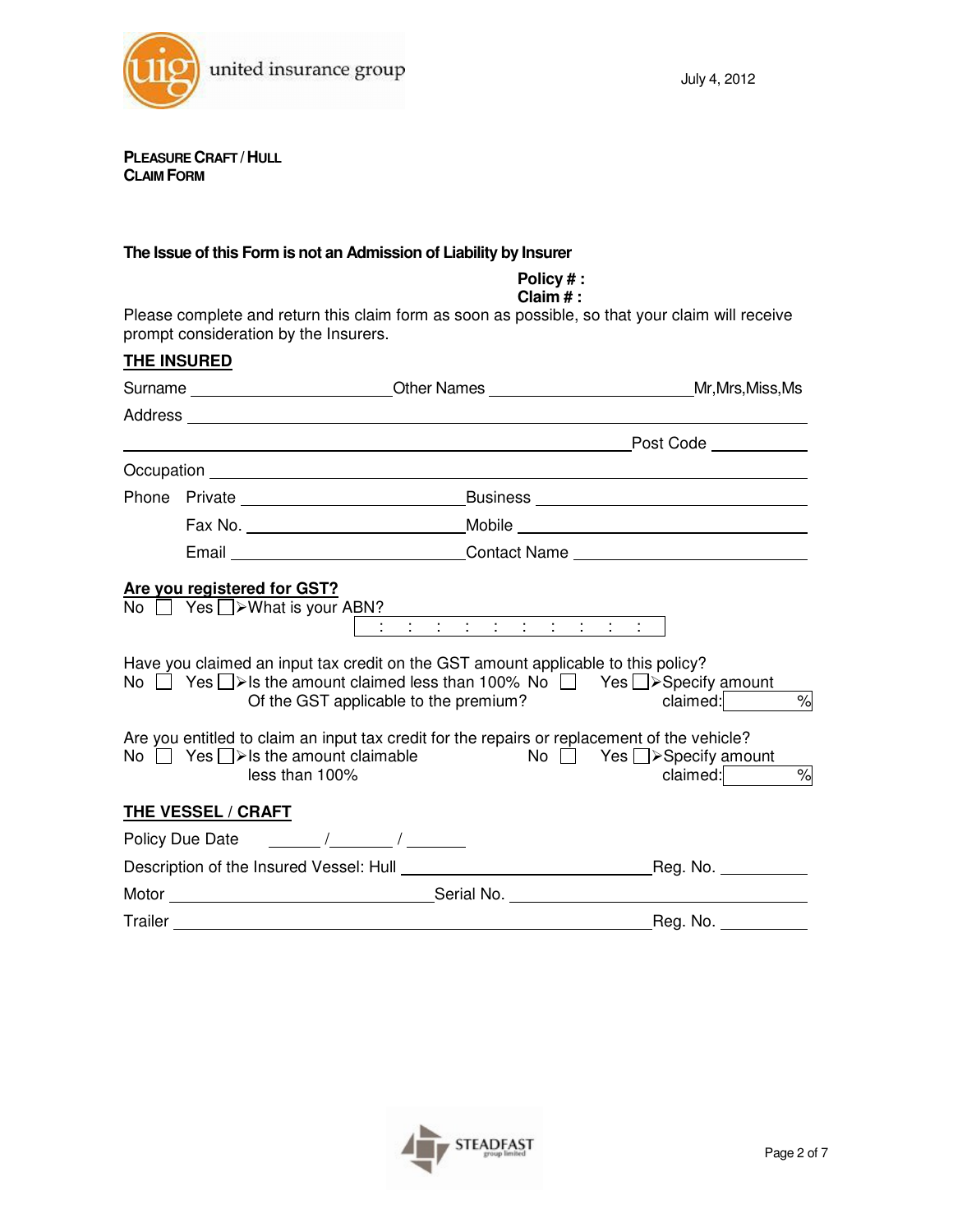

| <u> PARTICULARS OF LOSS / DAMAGE</u>                                                                                                                                            |           |            |
|---------------------------------------------------------------------------------------------------------------------------------------------------------------------------------|-----------|------------|
|                                                                                                                                                                                 |           |            |
| Location at time of Loss or Accident <b>container and the contact of Loss or Accident</b>                                                                                       |           |            |
| Describe purpose for which vessel was being used at time of Accident                                                                                                            |           |            |
| Were you, as the Insured, in charge of the vessel at time of Accident?                                                                                                          | No        | Yes $\Box$ |
| If NOT $-$ who was in control? $\sqrt{2}$                                                                                                                                       |           |            |
| Was the driver of the vessel licensed at the time of the Accident or Loss?                                                                                                      | $No \Box$ | Yes $\Box$ |
| Have you or the person to whom the vessel was entrusted ever-suffered<br>previous claims?                                                                                       | No        | Yes $\Box$ |
|                                                                                                                                                                                 |           |            |
| Is there any other insurance on the Property under this claim?                                                                                                                  | No        | Yes $\Box$ |
|                                                                                                                                                                                 |           |            |
| If Property Stolen or Lost give date police advised ______/____/_____/<br>and the station (in all cases police must be advised immediately) _____________                       |           |            |
| Is the Property under Hire Purchase or otherwise encumbered?<br>Give Details and the state of the state of the state of the state of the state of the state of the state of the | $No \Box$ | Yes $\Box$ |
| Give details of Loss or Damage sustained and attach written quote of cost of repairs.                                                                                           |           |            |
|                                                                                                                                                                                 |           |            |
|                                                                                                                                                                                 |           |            |
| Describe how the loss, theft, damage and / or personal injury occurred.                                                                                                         |           |            |
|                                                                                                                                                                                 |           |            |

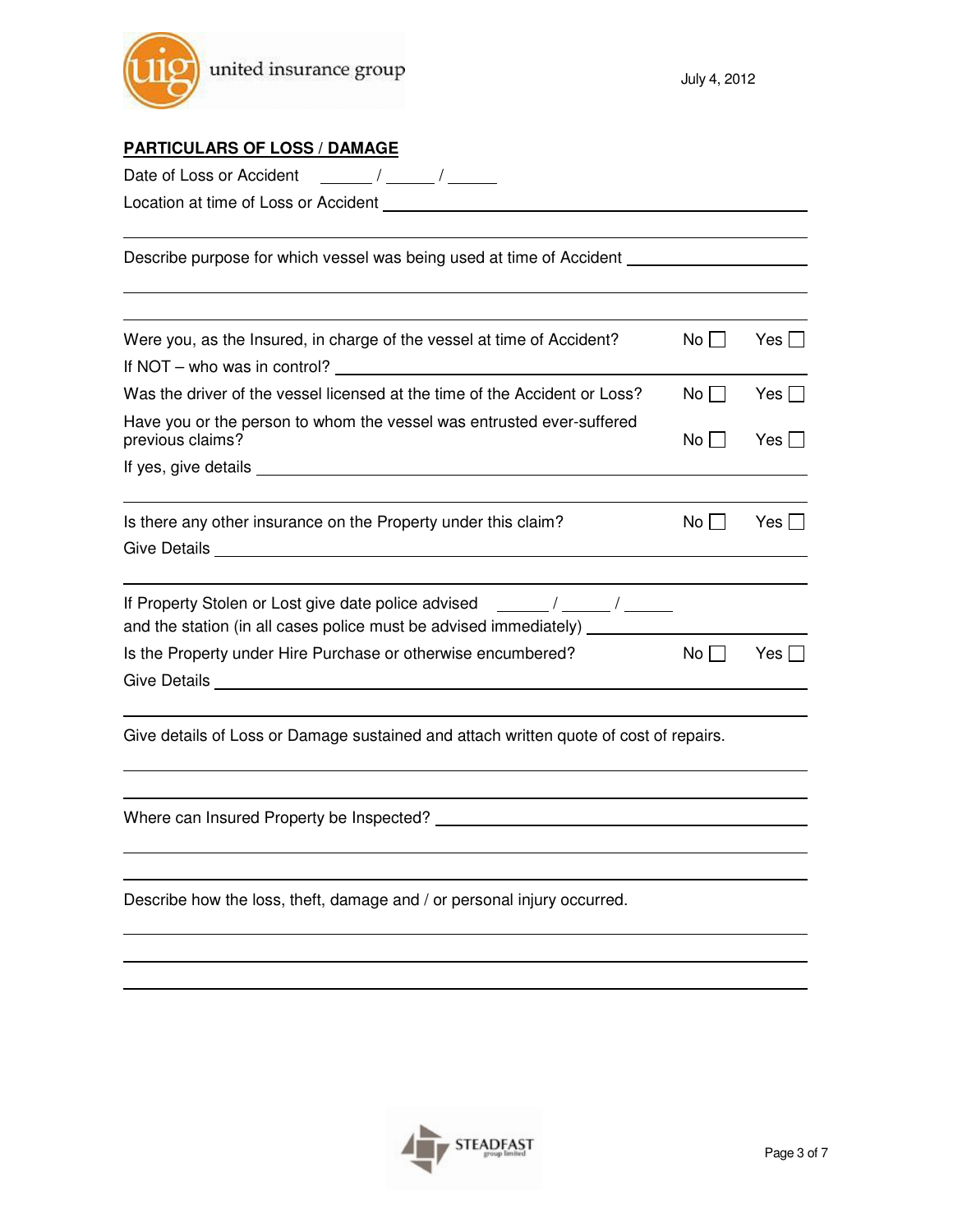

Diagram of Circumstances. (Please include photos if available)

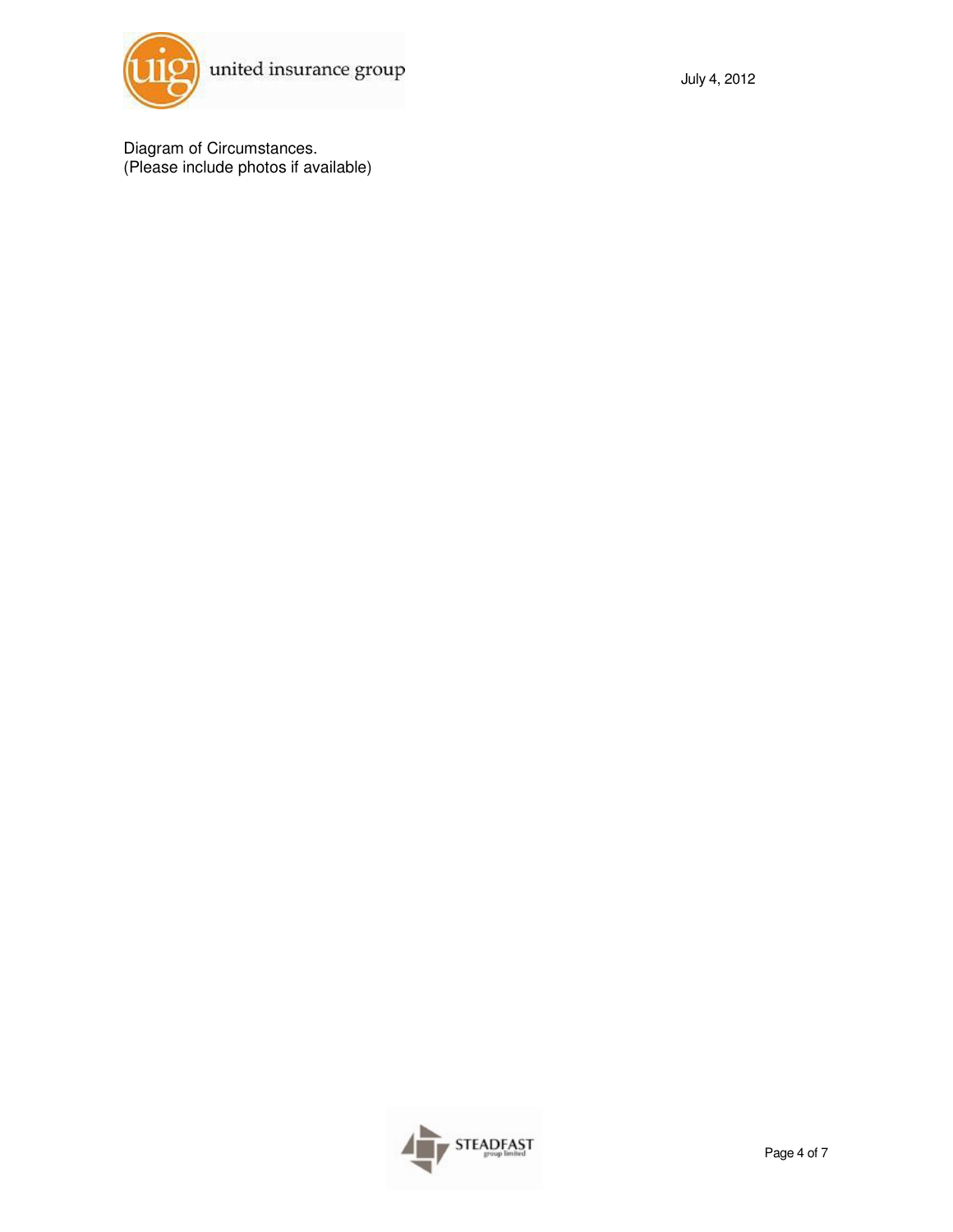

#### **PARTICULARS OF LOSS RELATING TO ROAD ACCIDENT AND / OR THIRD PARTY DAMAGE ON ROAD OR WATER**

If claim is for **Damage to Insured's Property** arising out of a Motor Vehicle Accident, the following details of Vehicle towing insured's property are required Make of Vehicle and Year **Reg. No.** All the Make of Vehicle and Year Reg. No. If Vehicle Insured, Name of Insurance Co. Policy No. Driver at time of Accident License No. 2012 12:00:00 License No. 2012 12:00:00 License No. **Address** Post Code <u>Denissance</u> Details of other Vehicle involved in the Accident: Name of Owner **License No.** Name of Owner  $\sim$  2008. Address and the contract of the contract of the contract of the contract of the contract of the contract of the contract of the contract of the contract of the contract of the contract of the contract of the contract of th Post Code **Post** Name of Driver License No. Address and the contract of the contract of the contract of the contract of the contract of the contract of the contract of the contract of the contract of the contract of the contract of the contract of the contract of th Post Code **Propriate Act Advanturer** If vehicle Insured, Name of Insurance Company Policy No. **Expiry Date** If this claim includes a claim for Personal Injury or Property **Damage to a THIRD PARTY**, the following details are required: **Third Parties injured** (Name/s, Address/es, Age/s)

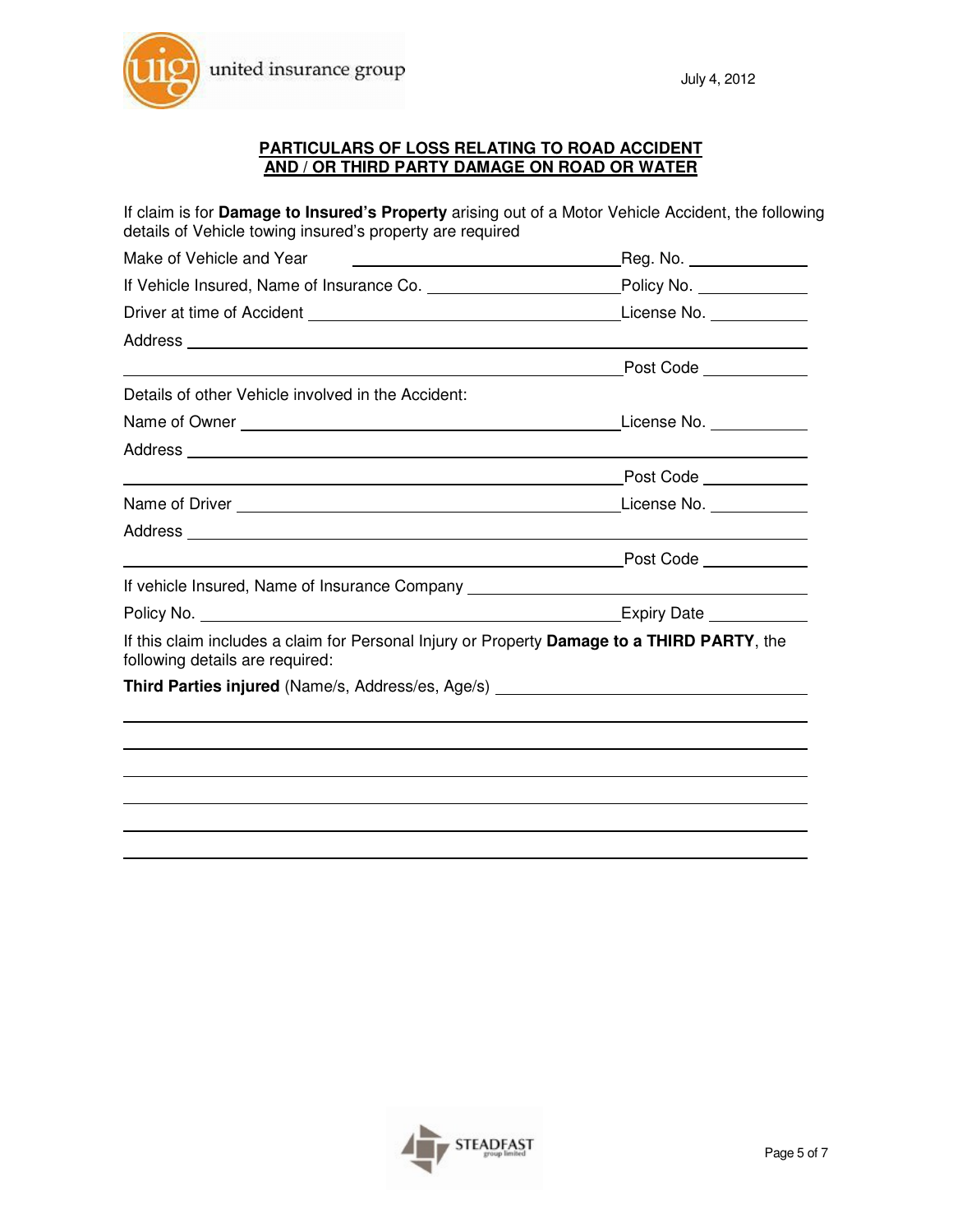

Owner of the other Vessel Address Details of other Vessel: Hull **Construction Construction** Reg. No. \_\_\_\_\_\_\_\_\_\_\_\_\_\_\_ Make of Motor **contains the Motor of Motor**  $\sim$ Name of Insurance Co. \_\_\_\_\_\_\_\_\_ Name and Address of any hospitals, etc., or doctors who treated Third Parties

**To avoid unnecessary delay in processing your claim, it is important that you attach documentation to support:** 

- **Ownership of all property claimed, e.g. Original invoices, owners manuals, photos, receipts, etc…**
- **The repair / replacement of your loss. e.g. Original invoices, receipts, etc… by trade suppliers / repairers – itemising the precise nature of their quotation or work under taken e.g. Size, model, type, age, hours, cost of labour, parts, prices…**